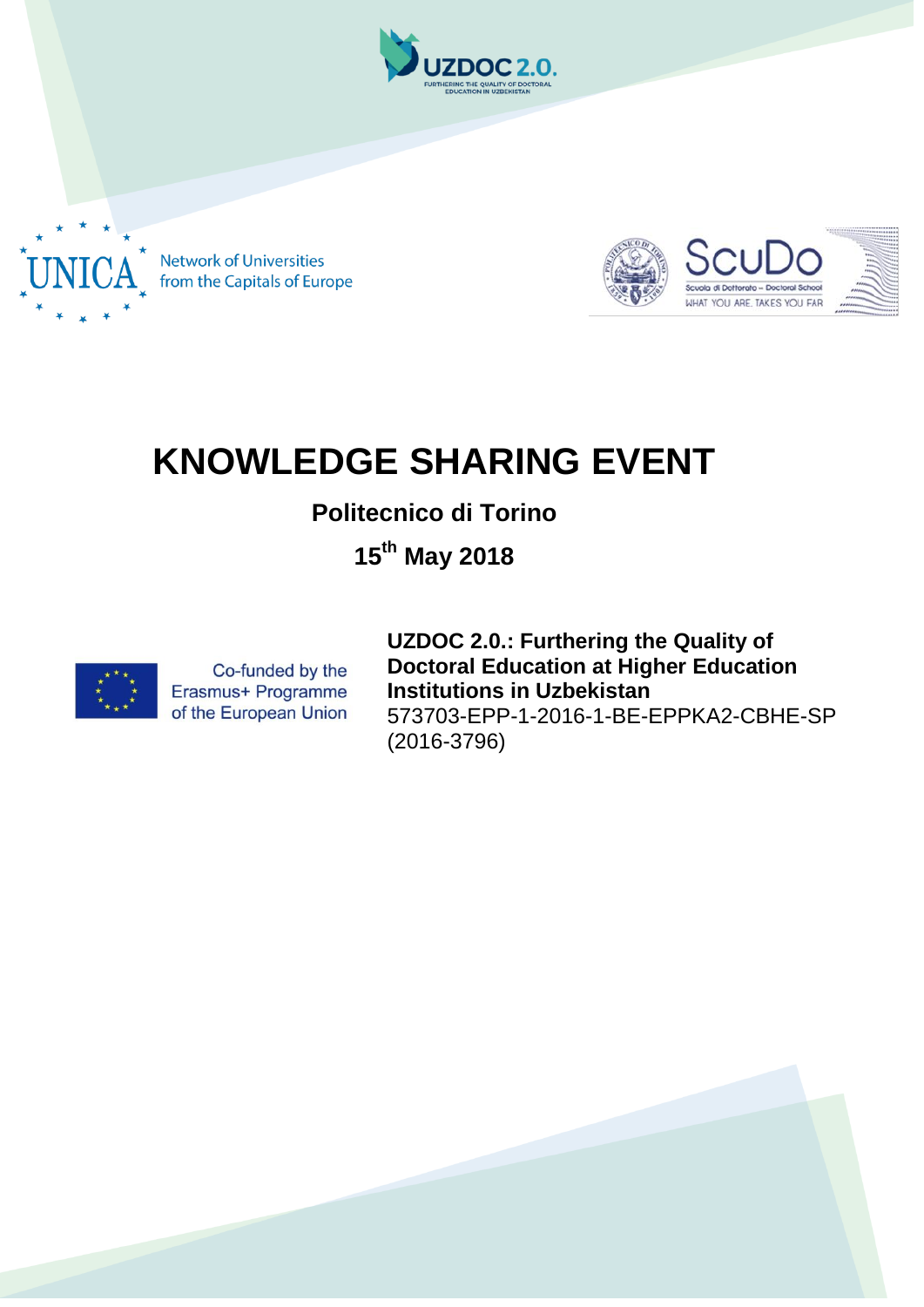



*Language of the Meeting: English*

## **Tuesday, 15 May 2018**

| Venue:                  | Politecnico di Torino, Aula SITI, Istituto Superiore sui Sistemi<br>Territoriali per l'Innovazione                                                                                                                                                                                                                                             |
|-------------------------|------------------------------------------------------------------------------------------------------------------------------------------------------------------------------------------------------------------------------------------------------------------------------------------------------------------------------------------------|
| <b>Address:</b>         | 61, Via Pier Carlo Boggio, Torino<br>$\bowtie$<br>https://goo.gl/maps/7jjkTNUMmgz                                                                                                                                                                                                                                                              |
| <b>Reference point:</b> | <b>2</b> Tram and Bus Stop 3196 "Monginevro EST"<br>https://goo.gl/maps/6tUMQX8khoM2                                                                                                                                                                                                                                                           |
| <b>Contact person:</b>  | Mrs. Claudia Giordano<br>$\mathbf{\widehat{m}}$ +39 0110907884<br>Mr. Marco Cavana<br>16 +39 32827093981<br>$\checkmark$ Collaboration with Companies during the PhD Career<br>$\checkmark$ PhDs Working in Companies<br>$\checkmark$ The Collaboration with Companies and the Training of PhD<br><b>Candidates Towards the Private Sector</b> |
| 09:00-09:15             | <b>Welcome Greetings Address</b><br>Prof. Patrizia Lombardi, Deputy Rector of the Politecnico di Torino<br>Prof. Flavio Canavero, Director of the Doctoral School                                                                                                                                                                              |
| 09:15-11:00             | <b>Collaboration with Companies during the PhD Career</b>                                                                                                                                                                                                                                                                                      |
|                         | 9:15-09:45 GM Industrial PhD Programme<br>Presentation of the Industrial PhD Programme of GM<br>Global<br><b>Propulsion Systems from Different Perspectives</b>                                                                                                                                                                                |

Alberto Racca, PhD Graduate

Vornia Ireland

Prof. Lorenzo Casalino, Politecnico di Torino

Discussion Panel and Q&A with the Audience

**09:45-10:10 European Industrial Doctorate**

Hospital Knappschaftskrankenhaus Bochum

Dott. Federico Galliano, Government Relations Manager at GM

**Presentation of the EID HymedPoly from Different Perspectives** Prof. Gianluca Ciardelli, Scientific Responsible, Politecnico di Torino Ayesha Idrees, PhD student - Politecnico di Torino and University

Jeddah Marie Vasquez, PhD student - Politecnico di Torino and

2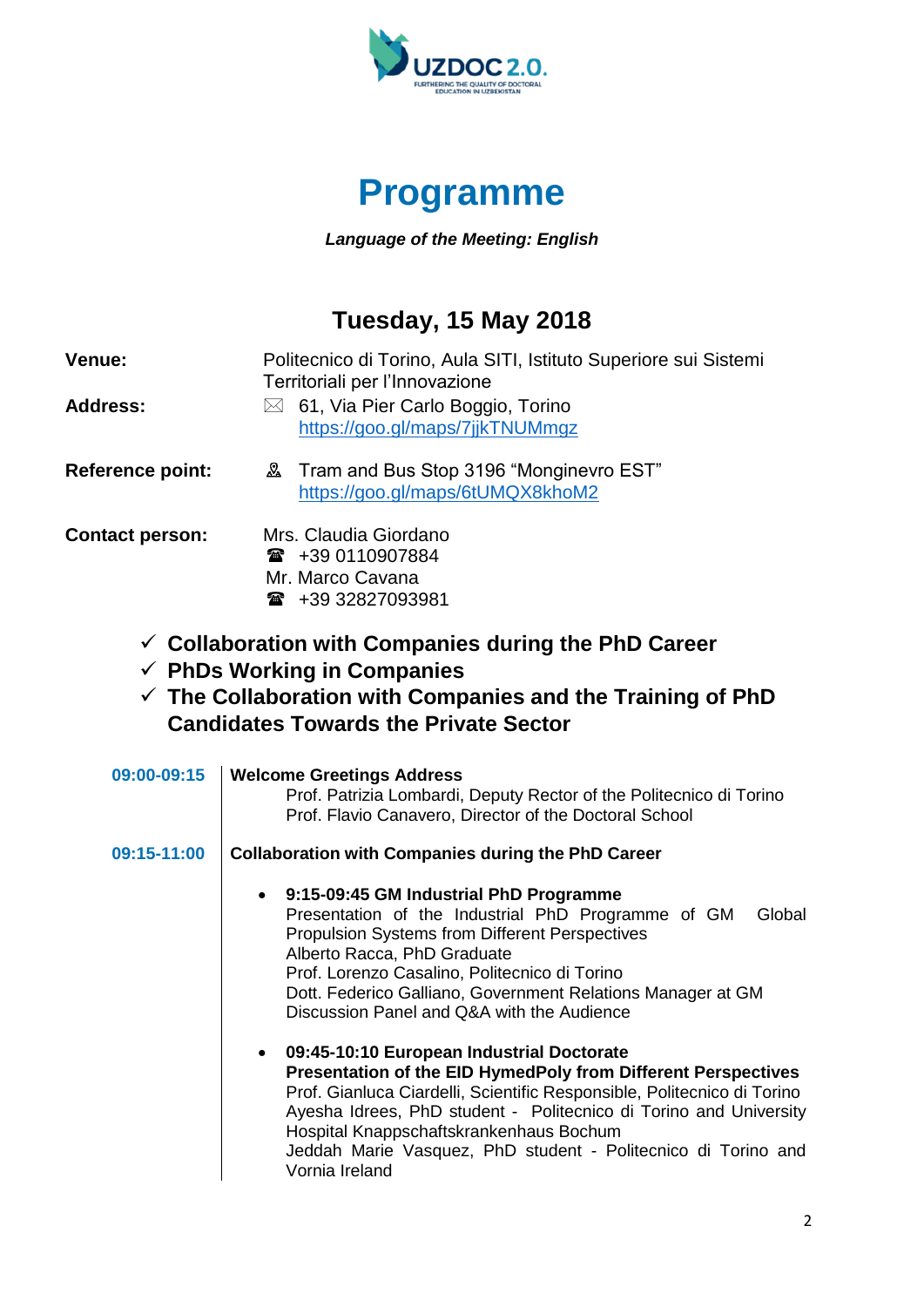

|             | 10:10-10:50 Companies Granting PhD Scholarships                                                                                                                                                                                           |
|-------------|-------------------------------------------------------------------------------------------------------------------------------------------------------------------------------------------------------------------------------------------|
|             | 10:10-10:30 Juventus<br>Prof. Fabio Manzone, Politecnico di Torino<br>Prof.ssa Anna Osello, Politecnico di Torino<br>Dott. Francesco Gianello, Juventus<br>Ing. Fulvio Berchialla, Juventus                                               |
|             | 10:30-10:50 Vishay<br>Prof. Sergio Ferrero, Politecnico di Torino<br>Dott. Fabrizio Ruo Redda, Vishay                                                                                                                                     |
|             | Discussion Panel and Q&A with the Audience<br>٠                                                                                                                                                                                           |
| 11:00-11:30 | Coffee Break and Networking Time                                                                                                                                                                                                          |
| 11:30-13:00 | <b>PhDs Working in Companies</b>                                                                                                                                                                                                          |
|             | 11:30-12:15 From PhD to business opportunity: the role of I3P<br>in the CoACH project's case<br>Veronica Sgobio, Events and Communication Manager at I3P                                                                                  |
|             | Case Studies from Enterprises at I3P:<br>Prof. Aldo Canova, AMC<br>Andrea Gulisano, W4E - Wave For Energy                                                                                                                                 |
|             | 12:15-12:45 Case Studies from Doctoral Graduates<br>$\bullet$<br>Paola Allamano, WaterView S.r.l. - www.waterview.it<br>Eleonora Zeminiani                                                                                                |
|             | Discussion Panel and Q&A with the Audience                                                                                                                                                                                                |
| 13:00-14:30 | Lunch                                                                                                                                                                                                                                     |
| 14:30-16:00 | The Collaboration with Companies and the Training of PhD Candidates<br><b>Towards the Private Sector</b>                                                                                                                                  |
|             | 14:30-15:15 Technology Transfer System @ Polito<br>$\bullet$<br>Shiva Loccisano, Head of Technology Transfer and Industrial<br>Liaison Area                                                                                               |
|             | 15:15-15:45<br><b>Bridging</b><br>the<br>between<br>research<br>and<br>gap<br>$\bullet$<br>entrepreneurial activities through education<br>Prof. Emilio Paolucci, Politecnico di Torino<br>Prof. Giuseppe Scellato, Politecnico di Torino |
|             | 15:45-16:00<br>$\bullet$<br>Soft skills: monitoring the training courses addressed to PhD<br><b>students</b>                                                                                                                              |
|             | Discussion Panel and Q&A with the Audience                                                                                                                                                                                                |